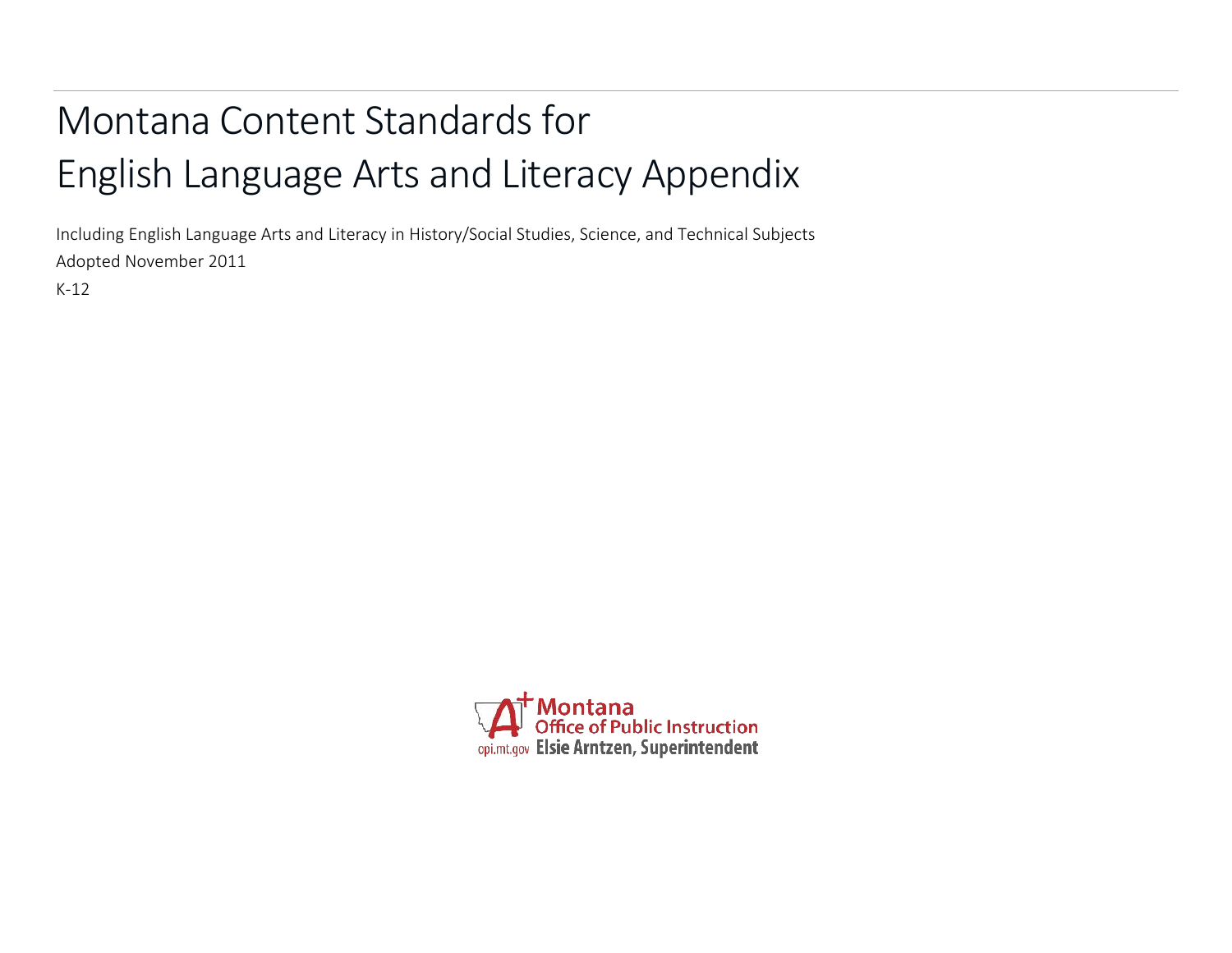# Contents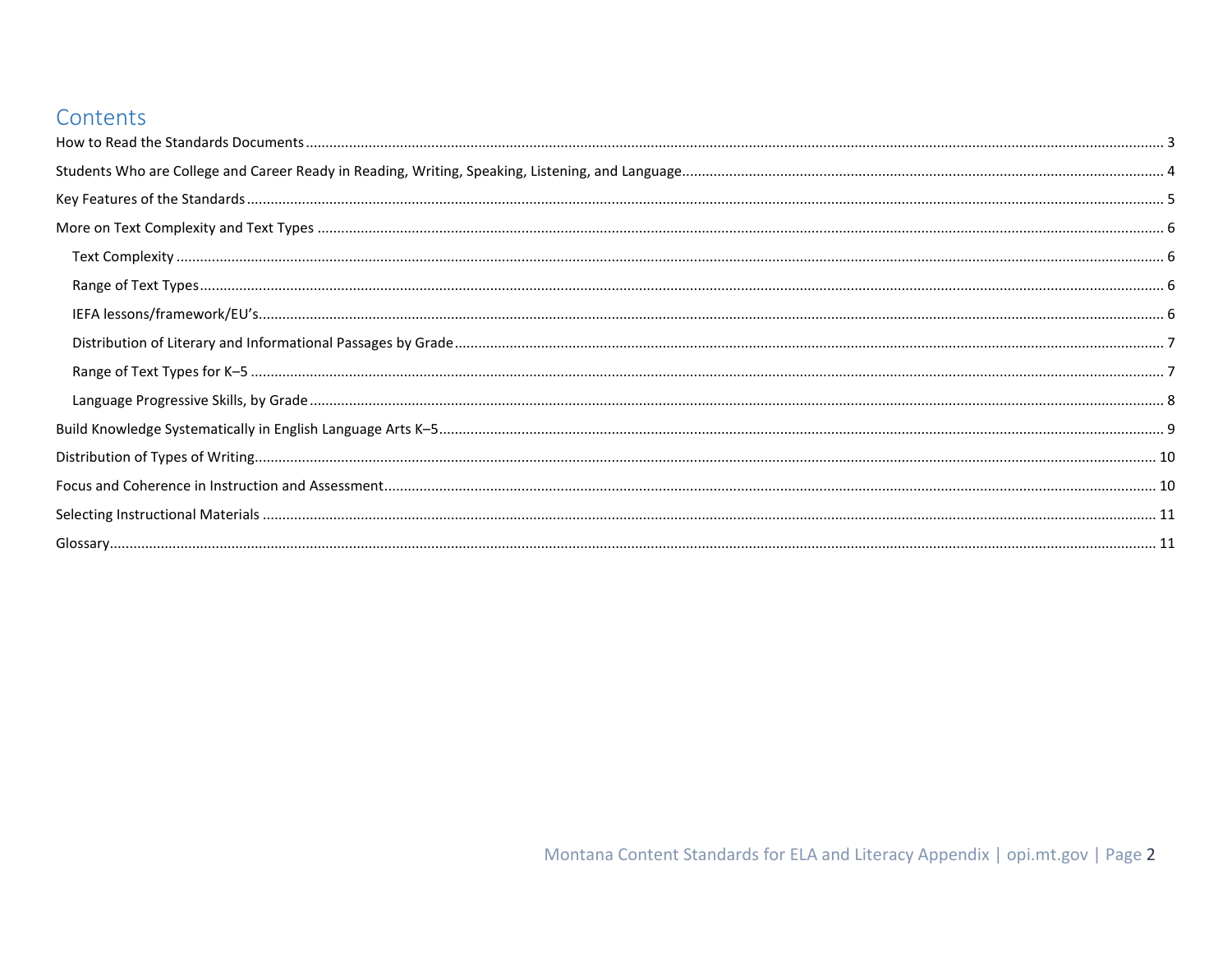### <span id="page-2-0"></span>How to Read the Standards Documents

#### *Overall Document Organization*

The Montana Content Standards for English Language Arts (ELA) and Literacy comprise three main sections: a comprehensive K–5 section and two content area– specific sections for grades 6–12, one for ELA and one for history/social studies, science, and technical subjects. Three appendices accompany the main document.

Each section is divided into *strands*. K–5 and 6–12 ELA have reading, writing, speaking and listening, and language strands; the 6–12 History/Social Studies, Science, and Technical subjects section focuses on reading and writing. Each strand has a specific set of *College and Career Readiness (CCR) Anchor Standards* that is identical across all grades and content areas.

Standards for each grade within K–8 and for grades 9–10 and 11–12 follow the CCR anchor standards in each strand. Each *grade-specific standard* corresponds to the same-numbered CCR anchor standard. Put another way, each CCR anchor standard has an accompanying grade-specific standard translating the broader CCR statement into grade-appropriate end-of-year expectations.

Individual CCR anchor standards can be identified by their strand, CCR status, and number (R.CCR.6, for example). Individual grade-specific standards can be identified by their strand, grade, and number (or number and letter, where applicable), so that RI.4.3 stands for Reading, Informational Text, grade 4, standard 3 and W.5.1a stands for Writing, grade 5, standard 1a. Strand designations can be found in brackets alongside the full strand title. The Montana Content Standards for ELA also correspond to the national Common Core Standards in numbering for easy reference.

#### *Who is responsible for which portion of the Standards?*

A single K–5 section lists standards for reading, writing, speaking, listening, and language across the curriculum, reflecting the fact that most or all of the instruction students in these grades receive comes from one teacher. Grades 6–12 have two content area–specific sections, the first for the English language arts teacher and the second for teachers of history/social studies, science, and technical subjects. Each section uses the same CCR anchor standards but also includes grade-specific standards tuned to the literacy requirements of the particular discipline(s). Specific standards for each grade also include language pertaining to Indian Education for All.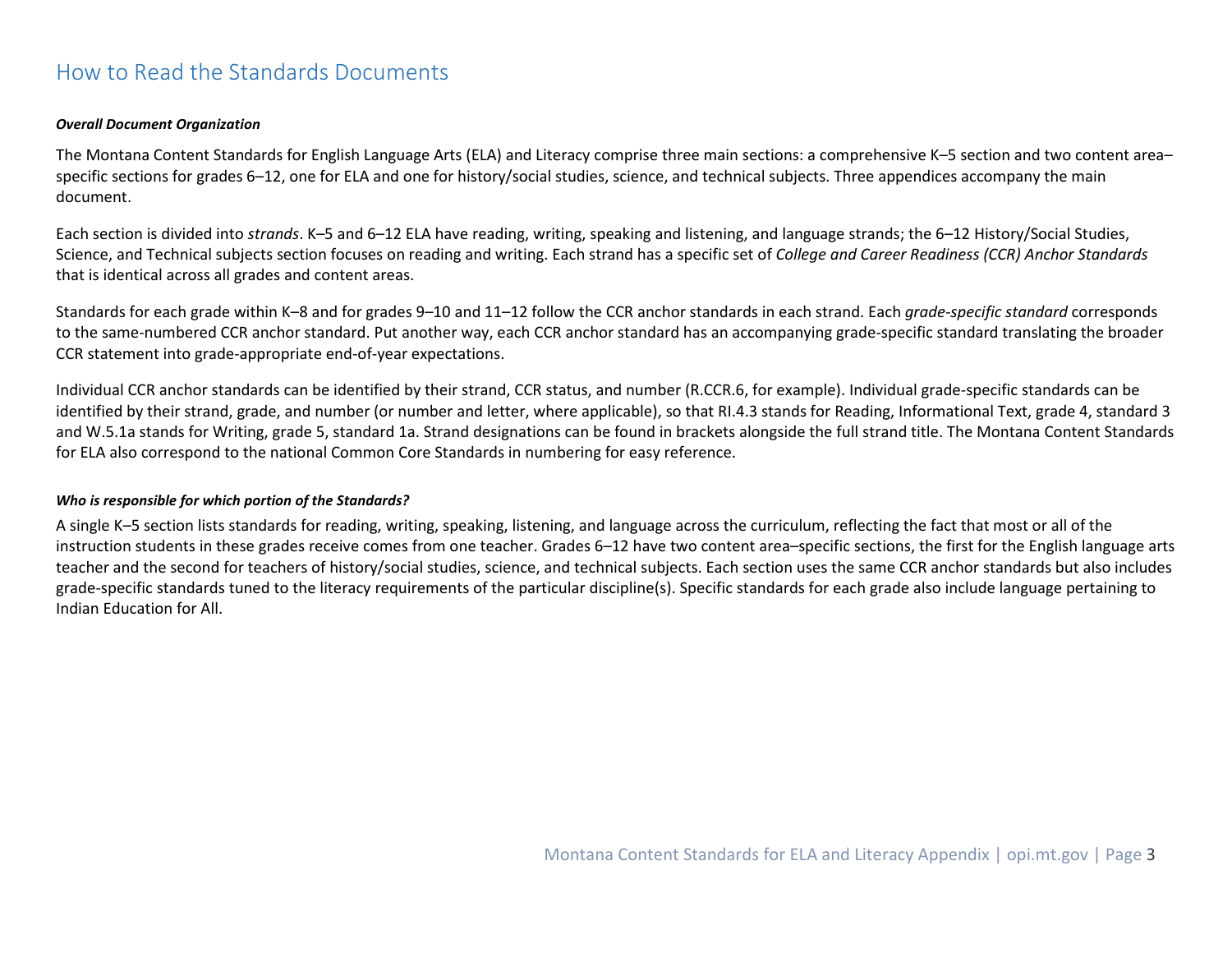# <span id="page-3-0"></span>Students Who are College and Career Ready in Reading, Writing, Speaking, Listening, and Language

The descriptions that follow are not standards themselves but instead offer a portrait of students who meet the standards set out in this document. As students advance through the grades and master the standards in reading, writing, speaking, listening, and language, they are able to exhibit with increasing fullness and regularity these capacities of the literate individual.

#### • **They demonstrate independence.**

Students can, without significant scaffolding, comprehend and evaluate complex texts across a range of types and disciplines, and they can construct effective arguments and convey intricate or multifaceted information. Likewise, students are able independently to discern a speaker's key points, request clarification, and ask relevant questions. They build on others' ideas, articulate their own ideas, and confirm they have been understood. Without prompting, they demonstrate command of standard English and acquire and use a wide-ranging vocabulary. More broadly, they become self-directed learners, effectively seeking out and using resources to assist them, including teachers, peers, and print and digital reference materials.

#### • **They build strong content knowledge.**

Students establish a base of knowledge across a wide range of subject matter by engaging with works of quality and substance. They become proficient in new areas through research and study. They read purposefully and listen attentively to gain both general knowledge and discipline-specific expertise. They refine and share their knowledge through writing and speaking.

#### • **They respond to the varying demands of audience, task, purpose, and discipline.**

Students adapt their communication in relation to audience, task, purpose, and discipline. They set and adjust purpose for reading, writing, speaking, listening, and language use as warranted by the task. They appreciate nuances, such as how the composition of an audience should affect tone when speaking and how the connotations of words affect meaning. They also know that different disciplines call for different types of evidence (e.g., documentary evidence in history, experimental evidence in science).

#### • **They comprehend as well as critique.**

Students are engaged and open-minded—but discerning—readers and listeners. They work diligently to understand precisely what an author or speaker is saying, but they also question an author's or speaker's assumptions and premises and assess the veracity of claims and the soundness of reasoning.

#### • **They value evidence.**

Students cite specific evidence when offering an oral or written interpretation of a text. They use relevant evidence when supporting their own points in writing and speaking, making their reasoning clear to the reader or listener, and they constructively evaluate others' use of evidence.

#### • **They use technology and digital media strategically and capably.**

Students employ technology thoughtfully to enhance their reading, writing, speaking, listening, and language use. They tailor their searches online to acquire useful information efficiently, and they integrate what they learn using technology with what they learn offline. They are familiar with the strengths and limitations of various technological tools and mediums and can select and use those best suited to their communication goals.

#### • **They come to understand other perspectives and cultures.**

Students appreciate that the twenty-first century classroom and workplace are settings in which people from often widely divergent cultures and who represent diverse experiences and perspectives must learn and work together. Students actively seek to understand other perspectives and cultures, including those of American Indians, and specifically, Montana Indians, through reading and listening, and they are able to communicate effectively with people of varied backgrounds. They evaluate other points of view critically and constructively. Through reading great classic and contemporary works of literature representative of a variety of periods, cultures, and worldviews, students can vicariously inhabit worlds and have experiences much different than their own.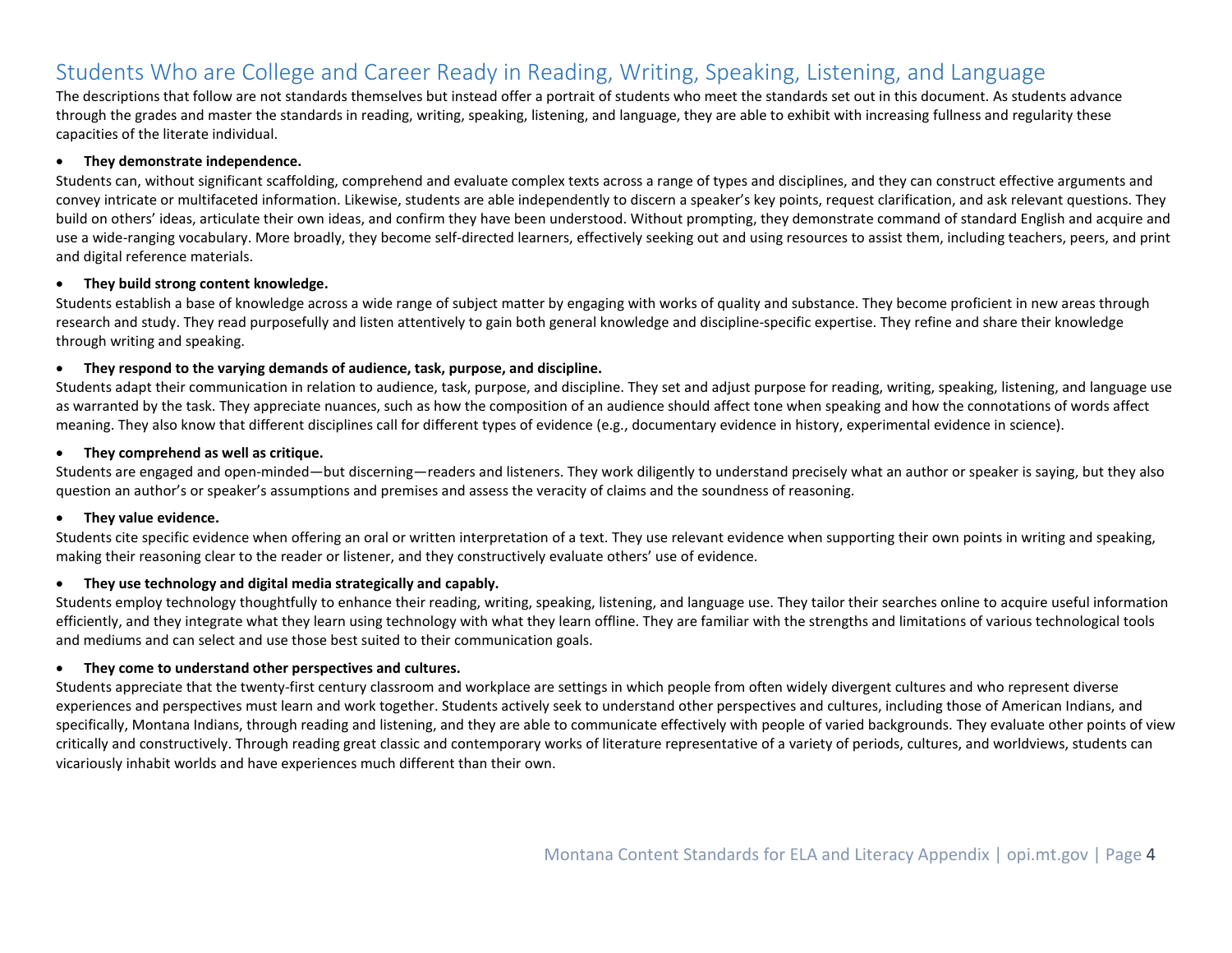## <span id="page-4-0"></span>Key Features of the Standards

#### *Reading: Text complexity and the growth of comprehension*

The Reading standards place equal emphasis on the sophistication of what students read and the skill with which they read. Standard 10 defines a grade-bygrade "staircase" of increasing text complexity that rises from beginning reading to the college- and career-readiness level. Whatever they are reading, students must also show a steadily growing ability to discern more from and make fuller use of text, including making an increasing number of connections among ideas and between texts, considering a wider range of textual evidence, and becoming more sensitive to inconsistencies, ambiguities, and poor reasoning in texts.

#### *Writing: Text types, responding to reading, and research*

The standards acknowledge the fact that whereas some writing skills, such as the ability to plan, revise, edit, and publish, are applicable to many types of writing, other skills are more properly defined in terms of specific writing types: arguments, informative/explanatory texts, and narratives. Standard 9 stresses the importance of the writing-reading connection by requiring students to draw upon and write about evidence from literary and informational texts. Because of the centrality of writing to most forms of inquiry, research standards are prominently included in this strand, though skills important to research are infused throughout the document.

#### *Speaking and Listening: Flexible communication and collaboration*

Including but not limited to skills necessary for formal presentations, the Speaking and Listening standards require students to develop a range of broadly useful oral communication and interpersonal skills. Students must learn to work together, express and listen carefully to ideas, integrate information from oral, visual, quantitative, and media sources. They must also evaluate what they hear, use media and visual displays strategically to help achieve communicative purposes, and adapt speech to context and task.

#### *Language: Conventions, effective use, and vocabulary*

The Language standards include the essential "rules" of standard written and spoken English, but they also approach language as a matter of craft and informed choice among alternatives. The vocabulary standards focus on understanding words and phrases, their relationships, and their nuances and on acquiring new vocabulary, particularly general academic and domain-specific words and phrases.

#### *[Appendices A, B and C of the Common Core Standards](http://www.corestandards.org/ELA-Literacy/)*

Appendix A contains supplementary material on reading, writing, speaking and listening, and language as well as a glossary of key terms. Appendix B consists of text exemplars illustrating the complexity, quality, and range of reading appropriate for various grade levels with accompanying sample performance tasks. Appendix C includes annotated samples demonstrating at least adequate performance in student writing at various grade levels.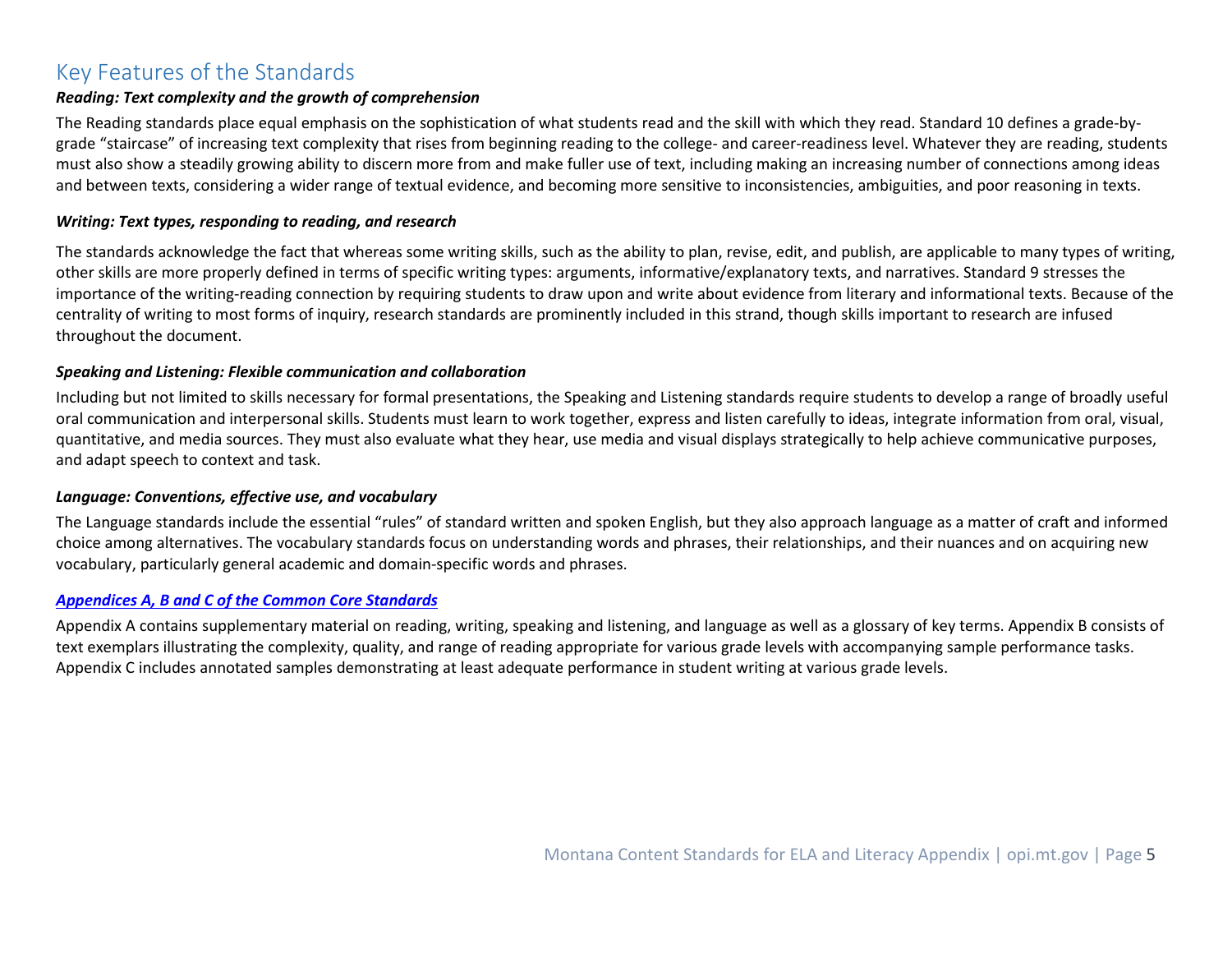# <span id="page-5-0"></span>More on Text Complexity and Text Types

### <span id="page-5-1"></span>Text Complexity

It is important to remember that there are three factors to consider while measuring text complexity. They are as follows:

- Qualitative
- Quantitative
- Matching Reader to Text and Task

For more information, visit th[e ELA Measuring Text Complexity](http://www.corestandards.org/ELA-Literacy/standard-10-range-quality-complexity/measuring-text-complexity-three-factors/) site of the Common Core State Standards.

### <span id="page-5-2"></span>Range of Text Types

The MT ELA Standards indicate a significant amount of reading of informational text. By necessity, this happens in all content areas, not simply in reading or writing content areas. The percentages below take into account a student's full day of learning. For more information, see new information on text complexity at the [Common Core Standards website.](http://www.corestandards.org/wp-content/uploads/Appendix-A-New-Research-on-Text-Complexity.pdf) A quick glance chart is provided below for you to see the general suggested breakdown by grade-level of literature to informational text.

|                                        | <b>Literature</b> | <b>Informational Text</b> |
|----------------------------------------|-------------------|---------------------------|
| PreK-5 <sup>th</sup> Grade             | 50%               | 50%                       |
| 6 <sup>th</sup> -8 <sup>th</sup> Grade | 45%               | 55%                       |
| 9th <sub>-12th</sub> Grade             | 30%               | 70%                       |

### <span id="page-5-3"></span>IEFA lessons/framework/EU's

The Montana Content Standards for ELA and Literacy reflect Montana's constitutional mandate that all educators must provide instruction that includes the unique and distinct heritage and contemporary contributions of American Indians in a culturally responsive manner (See [IEFA: MCA 20-1-501 Article X;](http://leg.mt.gov/bills/mca/20/1/20-1-501.htm) and visit the [OPI homepage for resources and materials.](http://opi.mt.gov/Educators/Teaching-Learning/Indian-Education))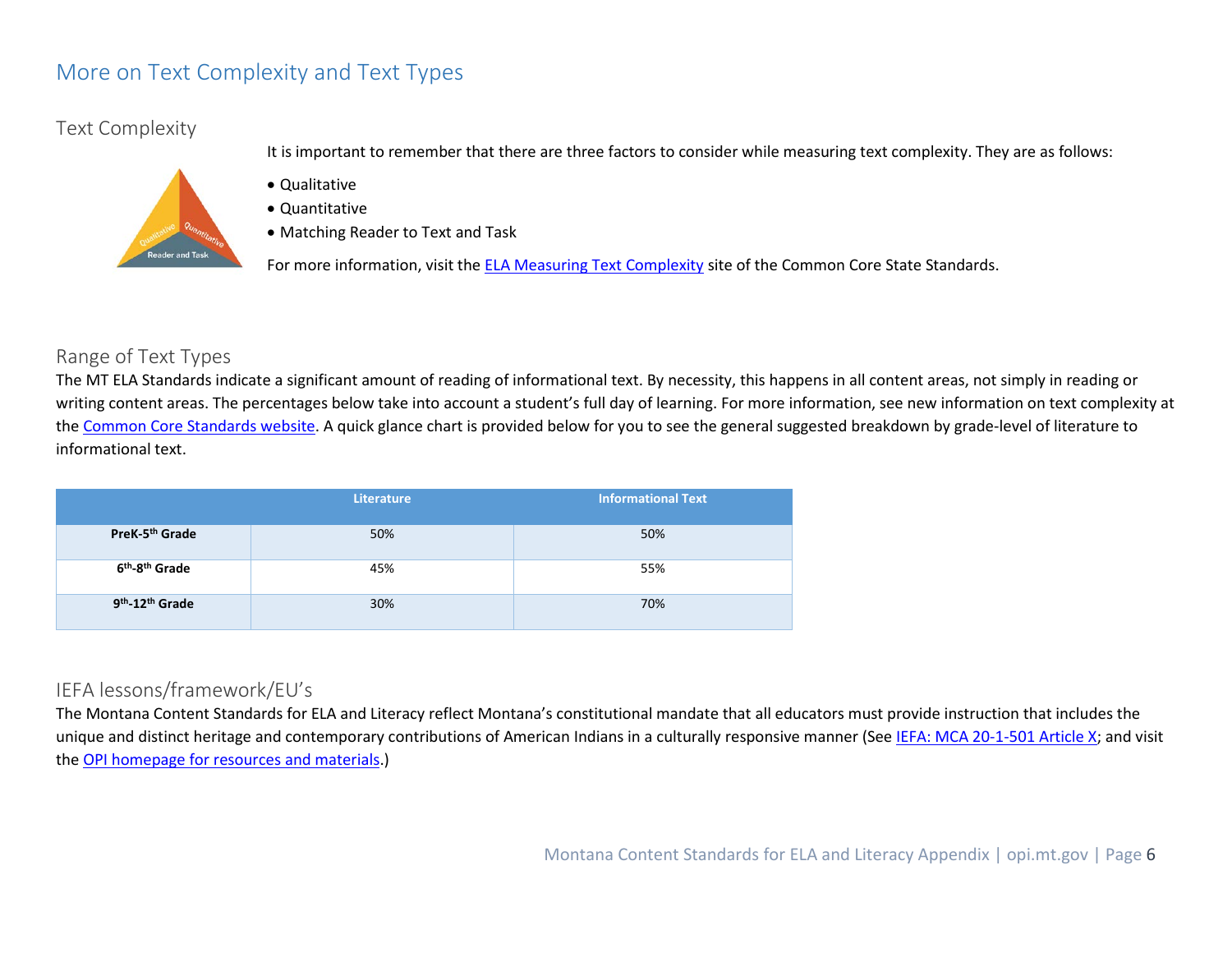### <span id="page-6-2"></span><span id="page-6-0"></span>Distribution of Literary and Informational Passages by Grade

The standards aim to align instruction with this framework so that many more students than at present can meet the requirements of college and career readiness. In K–5, the standards follow the National Assessment of Educational Progress (NAEP) lead in balancing the reading of literature with the reading of informational texts, including texts in history/social studies, science, and technical subjects. In accord with NAEP's growing emphasis on informational texts in the higher grades, the standards demand that a significant amount of reading of informational texts take place in and outside the ELA classroom. Fulfilling the standards for 6–12 ELA requires much greater attention to a specific category of informational text—literary nonfiction—than has been traditional. Because the ELA classroom must focus on literature (stories, drama, and poetry) as well as literary nonfiction, a great deal of informational reading in grades 6–12 must take place in other classes if the NAEP assessment framework is to be matched instructionally.<sup>[1](#page-6-2)</sup> To measure students' growth toward college and career readiness, assessments aligned with the standards should adhere to the distribution of texts across grades cited in the NAEP framework.

| Grade | <b>Literary</b> | Informational |
|-------|-----------------|---------------|
|       | 50%             | 50%           |
|       | 45%             | 55%           |
| 12    | 30%             | 70%           |

Source: National Assessment Governing Board. (2008). *Reading framework for the 2009 National Assessment of Educational Progress.* Washington, DC: U.S. Government Printing Office.

### <span id="page-6-1"></span>Range of Text Types for K–5

 $\overline{a}$ 

Students in K–5 apply the Reading standards to the following range of text types, with texts selected from a broad range of cultures and periods.

|                                                                                                                  | <b>Literature</b>                                     | <b>Informational Text</b>                                                                            |                                                                                                                                                                                                                                                             |  |
|------------------------------------------------------------------------------------------------------------------|-------------------------------------------------------|------------------------------------------------------------------------------------------------------|-------------------------------------------------------------------------------------------------------------------------------------------------------------------------------------------------------------------------------------------------------------|--|
| <b>Stories</b>                                                                                                   | <b>Dramas</b>                                         | <b>Poetry</b>                                                                                        | Literary Nonfiction and Historical, Scientific, and Technical Texts                                                                                                                                                                                         |  |
| Includes children's adventure<br>stories, folktales, legends,<br>fables, fantasy, realistic fiction,<br>and myth | Includes staged dialogue<br>and brief familiar scenes | Includes nursery rhymes and the<br>subgenres of the narrative poem,<br>limerick, and free verse poem | Includes biographies and autobiographies; books about history,<br>social studies, science, and the arts; technical texts, including<br>directions, forms, and information displayed in graphs, charts, or<br>maps; and digital sources on a range of topics |  |

<sup>&</sup>lt;sup>1</sup> The percentages on the table reflect the sum of student reading, not just reading in ELA settings. Teachers of senior English classes, for example, are not required to devote 70 percent of reading to informational text Rather, 70 percent of student reading across the grade should be informational.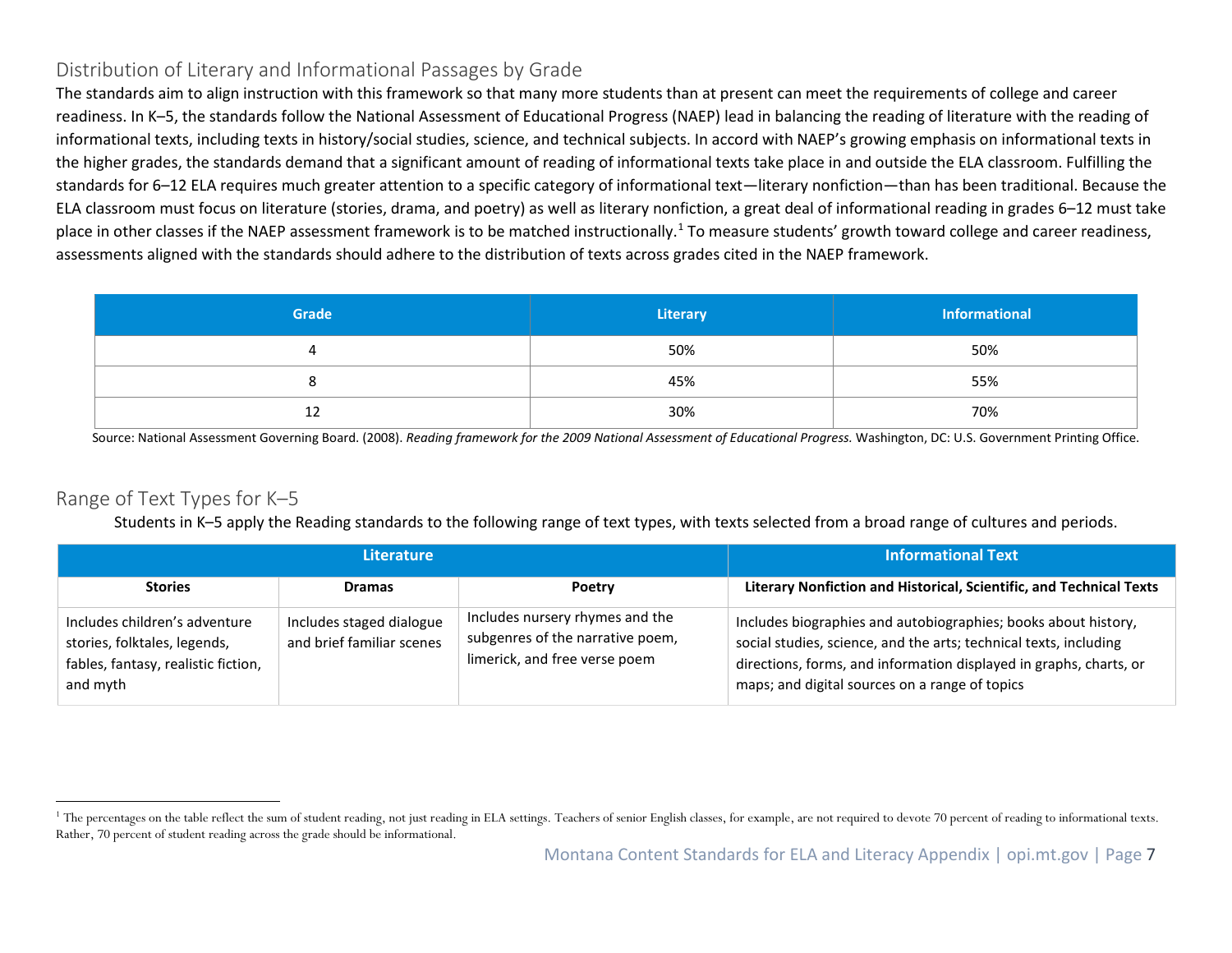### <span id="page-7-0"></span>Language Progressive Skills, by Grade

The following skills, marked with an asterisk (\*) in Language standards 1–3, are particularly likely to require continued attention in higher grades as they are applied to increasingly sophisticated writing and speaking.

|                                                                                                                                                                                         | Grade(s) |  |  |   |   |       |        |
|-----------------------------------------------------------------------------------------------------------------------------------------------------------------------------------------|----------|--|--|---|---|-------|--------|
| <b>Standard</b>                                                                                                                                                                         | 3        |  |  | 6 | 8 | $Q -$ | $11 -$ |
|                                                                                                                                                                                         |          |  |  |   |   | 10    | 12     |
| L.3.1f. Ensure subject-verb and pronoun-antecedent agreement.                                                                                                                           |          |  |  |   |   |       |        |
| L.3.3a. Choose words and phrases for effect.                                                                                                                                            |          |  |  |   |   |       |        |
| L.4.1f. Produce complete sentences, recognizing and correcting inappropriate<br>fragments and run-ons.                                                                                  |          |  |  |   |   |       |        |
| L.4.1g. Correctly use frequently confused words (e.g., to/too/two; there/their).                                                                                                        |          |  |  |   |   |       |        |
| L.4.3a. Choose words and phrases to convey ideas precisely.*                                                                                                                            |          |  |  |   |   |       |        |
| L.4.3b. Choose punctuation for effect.                                                                                                                                                  |          |  |  |   |   |       |        |
| <b>L.5.1d.</b> Recognize and correct inappropriate shifts in verb tense.                                                                                                                |          |  |  |   |   |       |        |
| <b>L.5.2a.</b> Use punctuation to separate items in a series. <sup>†</sup>                                                                                                              |          |  |  |   |   |       |        |
| <b>L.6.1c.</b> Recognize and correct inappropriate shifts in pronoun number and person.                                                                                                 |          |  |  |   |   |       |        |
| <b>L.6.1d.</b> Recognize and correct vague pronouns (i.e., ones with unclear or<br>ambiguous antecedents).                                                                              |          |  |  |   |   |       |        |
| L.6.1e. Recognize variations from standard English in their own and others' writing<br>and speaking, and identify and use strategies to improve expression in<br>conventional language. |          |  |  |   |   |       |        |
| L.6.2a. Use punctuation (commas, parentheses, dashes) to set off<br>nonrestrictive/parenthetical elements.                                                                              |          |  |  |   |   |       |        |
| <b>L.6.3a.</b> Vary sentence patterns for meaning, reader/listener interest, and style. <sup>‡</sup>                                                                                    |          |  |  |   |   |       |        |
| L.6.3b. Maintain consistency in style and tone.                                                                                                                                         |          |  |  |   |   |       |        |
| <b>L.7.1c.</b> Place phrases and clauses within a sentence, recognizing and correcting<br>misplaced and dangling modifiers.                                                             |          |  |  |   |   |       |        |
| L.7.3a. Choose language that expresses ideas precisely and concisely, recognizing<br>and eliminating wordiness and redundancy.                                                          |          |  |  |   |   |       |        |
| L.8.1d. Recognize and correct inappropriate shifts in verb voice and mood.                                                                                                              |          |  |  |   |   |       |        |
| L.9-10.1a. Use parallel structure.                                                                                                                                                      |          |  |  |   |   |       |        |

#### \* Subsumed by L.7.3a

† Subsumed by L.9–10.1a

‡ Subsumed by L.11–12.3a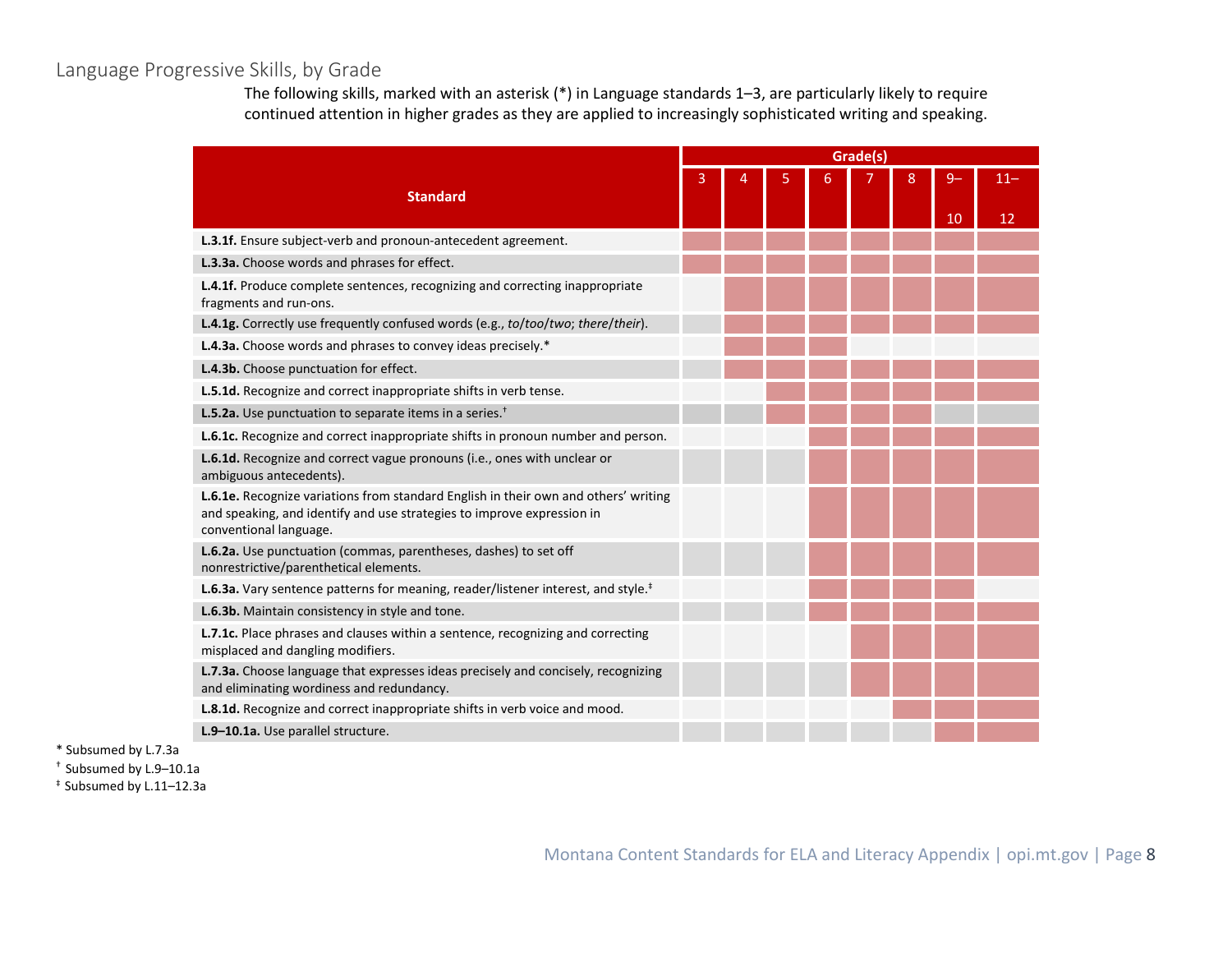### <span id="page-8-0"></span>Build Knowledge Systematically in English Language Arts K–5

Building knowledge systematically in English language arts is like giving children various pieces of a puzzle in each grade that, over time, will form one big picture. At a curricular or instructional level, texts—within and across grade levels—need to be selected around topics or themes that systematically develop the knowledge base of students. Within a grade level, there should be an adequate number of titles on a single topic that would allow children to study that topic for a sustained period. The knowledge children have learned about particular topics in early grade levels should then be expanded and developed in subsequent grade levels to ensure an increasingly deeper understanding of these topics. Children in the upper elementary grades will generally be expected to read these texts independently and reflect on them in writing. However, children in the early grades (particularly K–2) should participate in rich, structured conversations with an adult in response to the written texts that are read aloud, *orally* comparing and contrasting as well as analyzing and synthesizing, in the manner called for by the *Standards*.

Preparation for reading complex informational texts should begin at the very earliest elementary school grades. What follows is one example that uses domain-specific nonfiction titles across grade levels to illustrate how curriculum designers and classroom teachers can infuse the English language arts block with rich, age-appropriate content knowledge and vocabulary in history/social studies, science, and the arts. Having students listen to informational read-alouds in the early grades helps lay the necessary foundation for students' reading and understanding of increasingly complex texts on their own in subsequent grades.

| <b>Exemplar Texts on a Topic Across</b><br><b>Grades</b>                                                                                                                        |                                                                                                                                                                                                                                                                                                                                 |                                                                                                                                                                                                                                                                                                                                                                                                               | $2 - 3$                                                                                                                                                                                                                                                                                                                                                                                                                                                                       | $4 - 5$                                                                                                                                                                                                                                                                                                                                                                   |
|---------------------------------------------------------------------------------------------------------------------------------------------------------------------------------|---------------------------------------------------------------------------------------------------------------------------------------------------------------------------------------------------------------------------------------------------------------------------------------------------------------------------------|---------------------------------------------------------------------------------------------------------------------------------------------------------------------------------------------------------------------------------------------------------------------------------------------------------------------------------------------------------------------------------------------------------------|-------------------------------------------------------------------------------------------------------------------------------------------------------------------------------------------------------------------------------------------------------------------------------------------------------------------------------------------------------------------------------------------------------------------------------------------------------------------------------|---------------------------------------------------------------------------------------------------------------------------------------------------------------------------------------------------------------------------------------------------------------------------------------------------------------------------------------------------------------------------|
| The Human Body<br>Students can begin learning about the<br>human body starting in kindergarten<br>and then review and extend their<br>learning during each subsequent<br>grade. | The five senses and associated body<br>parts<br>My Five Senses by Aliki (1989)<br>Hearing by Maria Rius (1985)<br>Sight by Maria Rius (1985)<br>Smell by Maria Rius (1985)<br>Taste by Maria Rius (1985)<br>Touch by Maria Rius (1985)                                                                                          | Introduction to the systems of the<br>human body and associated body<br>parts<br>Under Your Skin: Your Amazing<br>Body by Mick Manning (2007)<br>" Me and My Amazing Body by Joan<br>Sweeney (1999)<br>The Human Body by Gallimard<br>Jeunesse (2007)                                                                                                                                                         | Digestive and excretory systems<br>• What Happens to a Hamburger by Paul<br><b>Showers (1985)</b><br>• The Digestive System by Christine Taylor-<br>Butler (2008)<br>• The Digestive System by Rebecca L. Johnson<br>(2006)<br>■ The Digestive System by Kristin Petrie (2007)                                                                                                                                                                                                | Circulatory system<br>■ The Heart by Seymour Simon (2006)<br>The Heart and Circulation by Carol Ballard<br>(2005)<br>The Circulatory System by Kristin Petrie<br>(2007)<br>The Amazing Circulatory System by John<br>Burstein (2009)                                                                                                                                      |
|                                                                                                                                                                                 | Taking care of your body: Overview<br>(hygiene, diet, exercise, rest)<br>My Amazing Body: A First Look at<br>Health & Fitness by Pat Thomas<br>(2001)<br>Get Up and Go! by Nancy Carlson<br>(2008)<br>Go Wash Up by Doering Tourville<br>(2008)<br>Sleep by Paul Showers (1997)<br>Fuel the Body by Doering Tourville<br>(2008) | ■ The Busy Body Book by Lizzy<br>Rockwell (2008)<br>■ First Encyclopedia of the Human<br>Body by Fiona Chandler (2004)<br>Taking care of your body: Germs,<br>diseases, and preventing illness<br>Germs Make Me Sick by Marilyn<br>Berger (1995)<br>" Tiny Life on Your Body by Christine<br>Taylor-Butler (2005)<br>Germ Stories by Arthur Kornberg<br>(2007)<br>All About Scabs by Genichiro Yagu<br>(1998) | Taking care of your body: Healthy eating and<br>nutrition<br>Good Enough to Eat by Lizzy Rockwell (1999)<br>■ Showdown at the Food Pyramid by Rex<br>Barron (2004)<br>Muscular, skeletal, and nervous systems<br>■ The Mighty Muscular and Skeletal Systems<br>Crabtree Publishing (2009)<br>Muscles by Seymour Simon (1998)<br>Bones by Seymour Simon (1998)<br>• The Astounding Nervous System Crabtree<br>Publishing (2009)<br>■ The Nervous System by Joelle Riley (2004) | Respiratory system<br>The Lungs by Seymour Simon (2007)<br>The Respiratory System by Susan Glass<br>(2004)<br>• The Respiratory System by Kristin Petrie<br>(2007)<br>■ The Remarkable Respiratory System by<br>John Burstein (2009)<br>Endocrine system<br>The Endocrine System by Rebecca Olien<br>(2006)<br>• The Exciting Endocrine System by John<br>Burstein (2009) |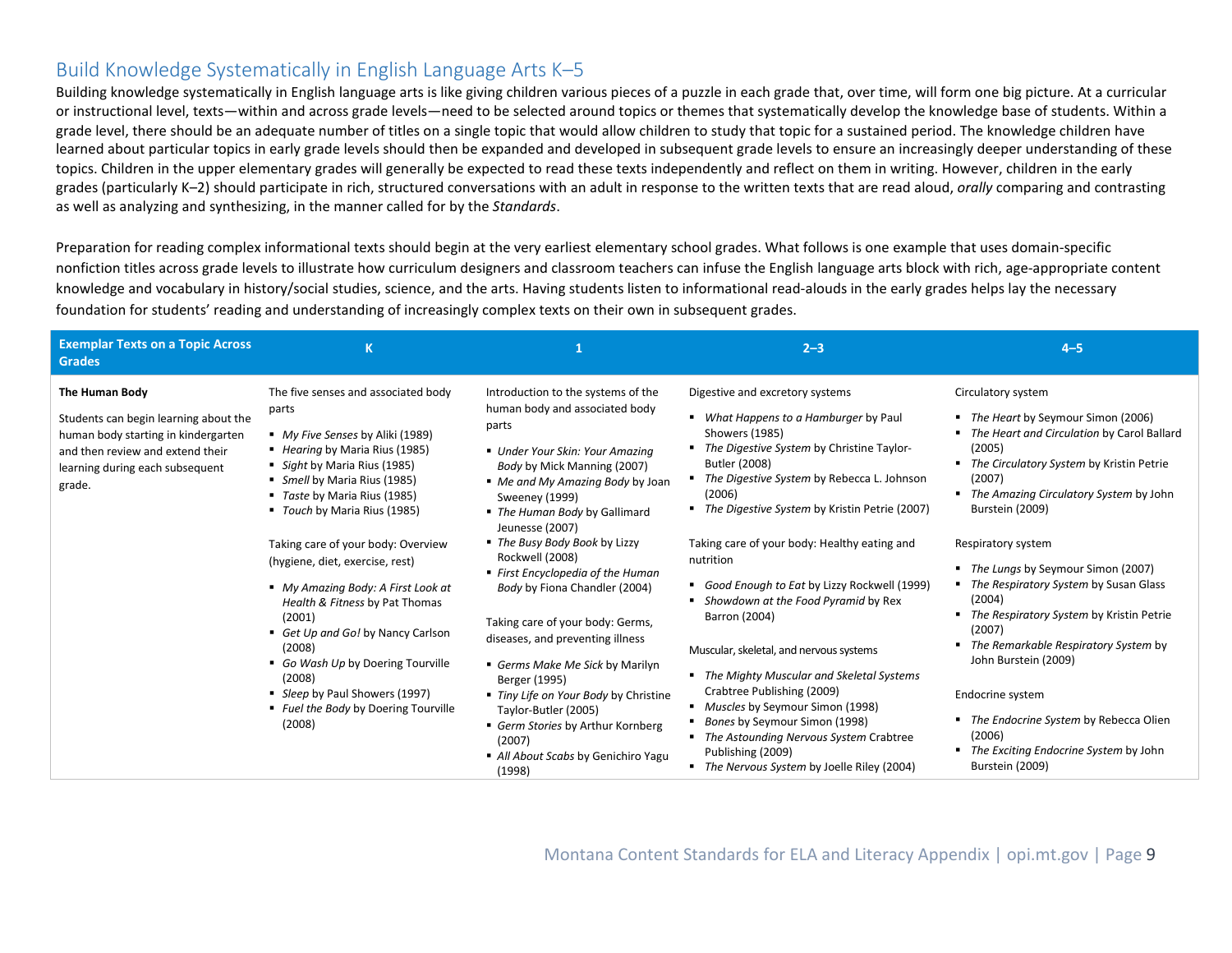# <span id="page-9-2"></span><span id="page-9-0"></span>Distribution of Types of Writing

NAEP outlines a distribution across the grades of the core purposes and types of student writing. The 2011 NAEP framework, like the standards, cultivates the development of three mutually reinforcing writing capacities: writing to persuade, to explain, and to convey real or imagined experience. Evidence concerning the demands of college and career readiness gathered during development of the standards concurs with NAEP's shifting emphases: standards for grades 9–12 describe writing in all three forms, but, consistent with NAEP, the overwhelming focus of writing throughout high school should be on arguments and informative/explanatory texts.<sup>[2](#page-9-2)</sup> See following table.

| Grade | <b>To Persuade</b> | <b>To Explain</b> | <b>To Convey Experience</b> |  |  |  |
|-------|--------------------|-------------------|-----------------------------|--|--|--|
|       | 30%                | 35%               | 35%                         |  |  |  |
|       | 35%                | 35%               | 30%                         |  |  |  |
| 12    | 40%                | 40%               | 20%                         |  |  |  |

<span id="page-9-1"></span>Source: National Assessment Governing Board. (2007). *Writing framework for the 2011 National Assessment of Educational Progress, pre-publication edition.* Iowa City, IA: ACT, Inc.

### Focus and Coherence in Instruction and Assessment

While the standards delineate specific expectations in reading, writing, speaking, listening, and language, each standard need not be a separate focus for instruction and assessment. Often, several standards can be addressed by a single rich task. For example, when editing writing, students address Writing standard 5 ("Develop and strengthen writing as needed by planning, revising, editing, rewriting, or trying a new approach") as well as Language standards 1–3 (which deal with conventions of standard English and knowledge of language). When drawing evidence from literary and informational texts per Writing standard 9, students are also demonstrating their comprehension skill in relation to specific standards in Reading. When discussing something they have read or written, students are also demonstrating their speaking and listening skills. The CCR anchor standards themselves provide another source of focus and coherence.

 $\overline{a}$ 

<sup>&</sup>lt;sup>2</sup> As with reading, the percentages in the table reflect the sum of student writing, not just writing in ELA settings.